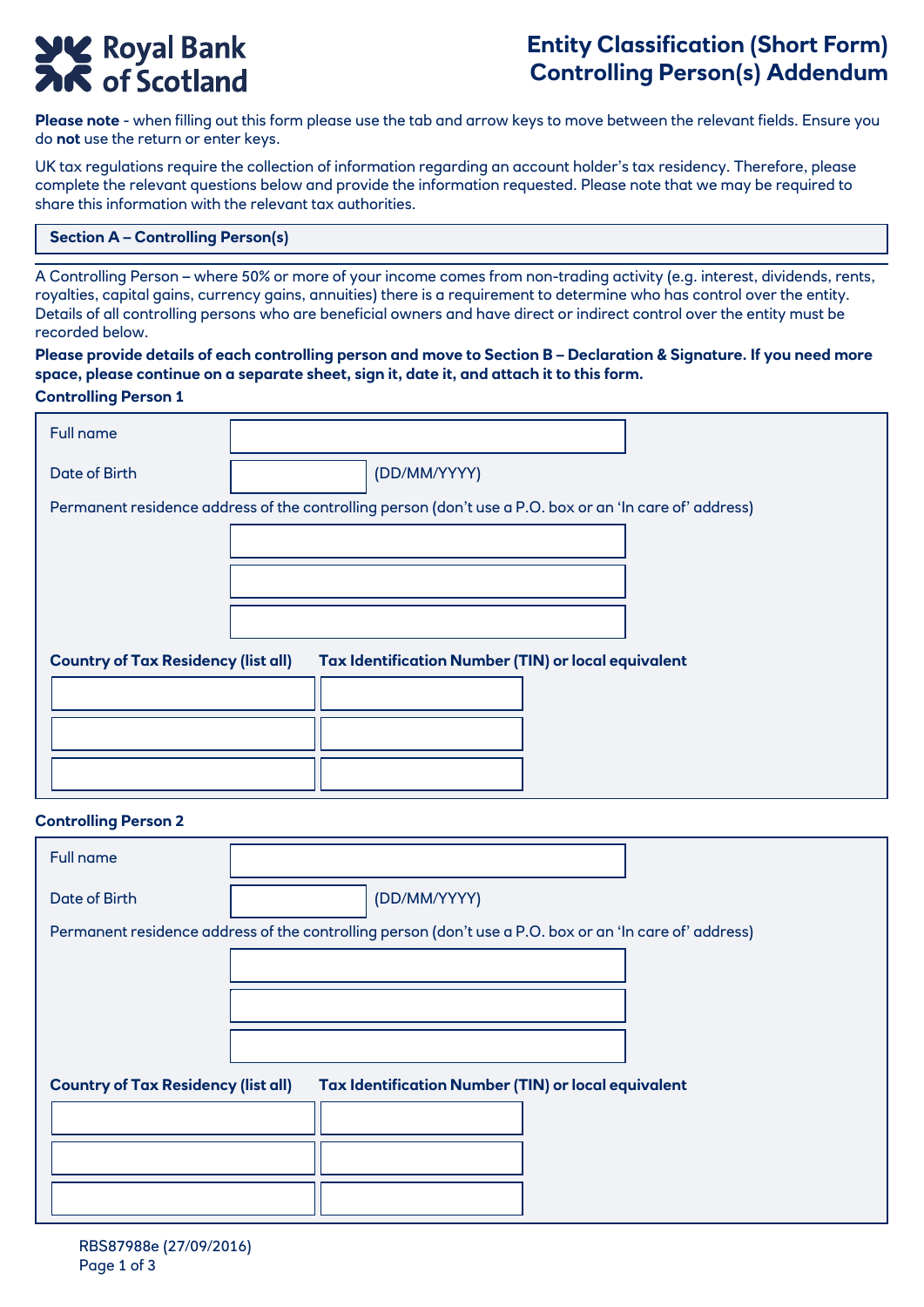## **Controlling Person 3**

| Full name                                                                                         |                                                                                                         |  |
|---------------------------------------------------------------------------------------------------|---------------------------------------------------------------------------------------------------------|--|
| <b>Date of Birth</b>                                                                              | (DD/MM/YYYY)                                                                                            |  |
|                                                                                                   | Permanent residence address of the controlling person (don't use a P.O. box or an 'In care of' address) |  |
|                                                                                                   |                                                                                                         |  |
|                                                                                                   |                                                                                                         |  |
|                                                                                                   |                                                                                                         |  |
|                                                                                                   |                                                                                                         |  |
| <b>Country of Tax Residency (list all)</b><br>Tax Identification Number (TIN) or local equivalent |                                                                                                         |  |
|                                                                                                   |                                                                                                         |  |
|                                                                                                   |                                                                                                         |  |
|                                                                                                   |                                                                                                         |  |
|                                                                                                   |                                                                                                         |  |

# **Controlling Person 4**

| Full name                                                                                               |              |  |  |
|---------------------------------------------------------------------------------------------------------|--------------|--|--|
| Date of Birth                                                                                           | (DD/MM/YYYY) |  |  |
| Permanent residence address of the controlling person (don't use a P.O. box or an 'In care of' address) |              |  |  |
|                                                                                                         |              |  |  |
|                                                                                                         |              |  |  |
|                                                                                                         |              |  |  |
| Tax Identification Number (TIN) or local equivalent<br><b>Country of Tax Residency (list all)</b>       |              |  |  |
|                                                                                                         |              |  |  |
|                                                                                                         |              |  |  |
|                                                                                                         |              |  |  |
|                                                                                                         |              |  |  |